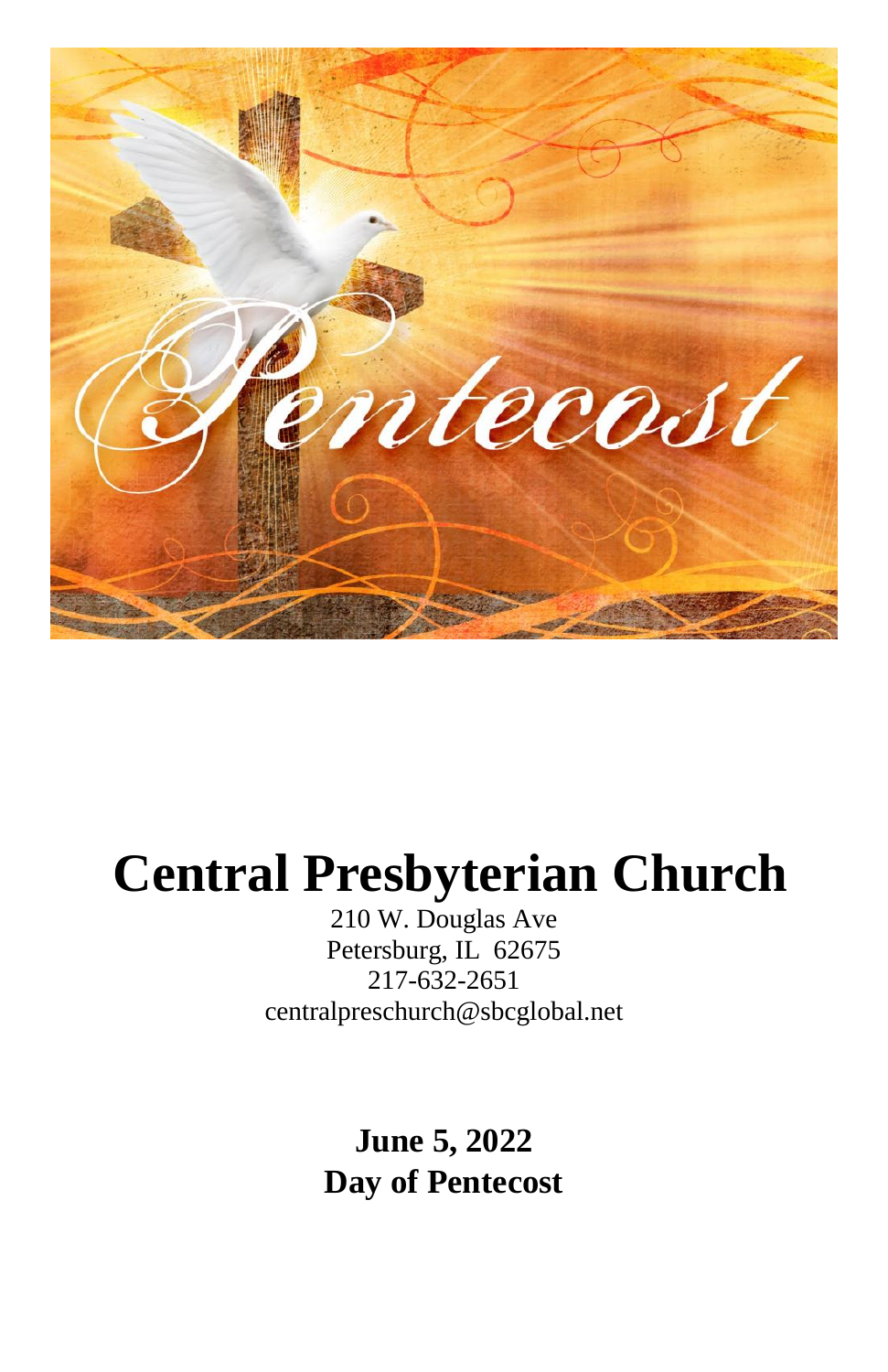## **Welcome Announcements**

*Please take a quiet moment to prepare your heart for worship.*

Prelude "*See How Great a Flame Aspires*" Smith

#### **GATHERING AROUND THE WORD**

## **\*Call to Worship**

- L: O Lord, you have searched us and known us.
- **P: You know when we sit down and when we rise up.**
- L: You search out our path and our lying down.
- **P: And you are acquainted with all our ways.**
- L: Where shall we go from your spirit?
- **P: Or where shall we flee from your presence?**
- L: Search us, O God, and know our hearts.
- **P: And lead us in the way everlasting.**

**\*Hymn "***Spirit"* **PH #319**

## **Call to Confession**

## **Prayer of Confession**

**We confess to you, our God and loving father in heaven, that we have sinned in thought, word, and deed; in what we have done and what we have failed to do. If we say we have no sin, we deceive ourselves and the truth is not in us. But if we confess our sins, we trust in your faithfulness to forgive our sins and to cleanse us from all unrighteousness, through Jesus Christ our Lord, who gave his life as a ransom for many. Amen.**

Time of silence for personal reflection.

## **Assurance of Pardon**

#### **The Peace**

- L: Peace be with you.
- **P: And also with you.**

**\*Gloria Patri** *"Glory Be to the Father"* **PH #579**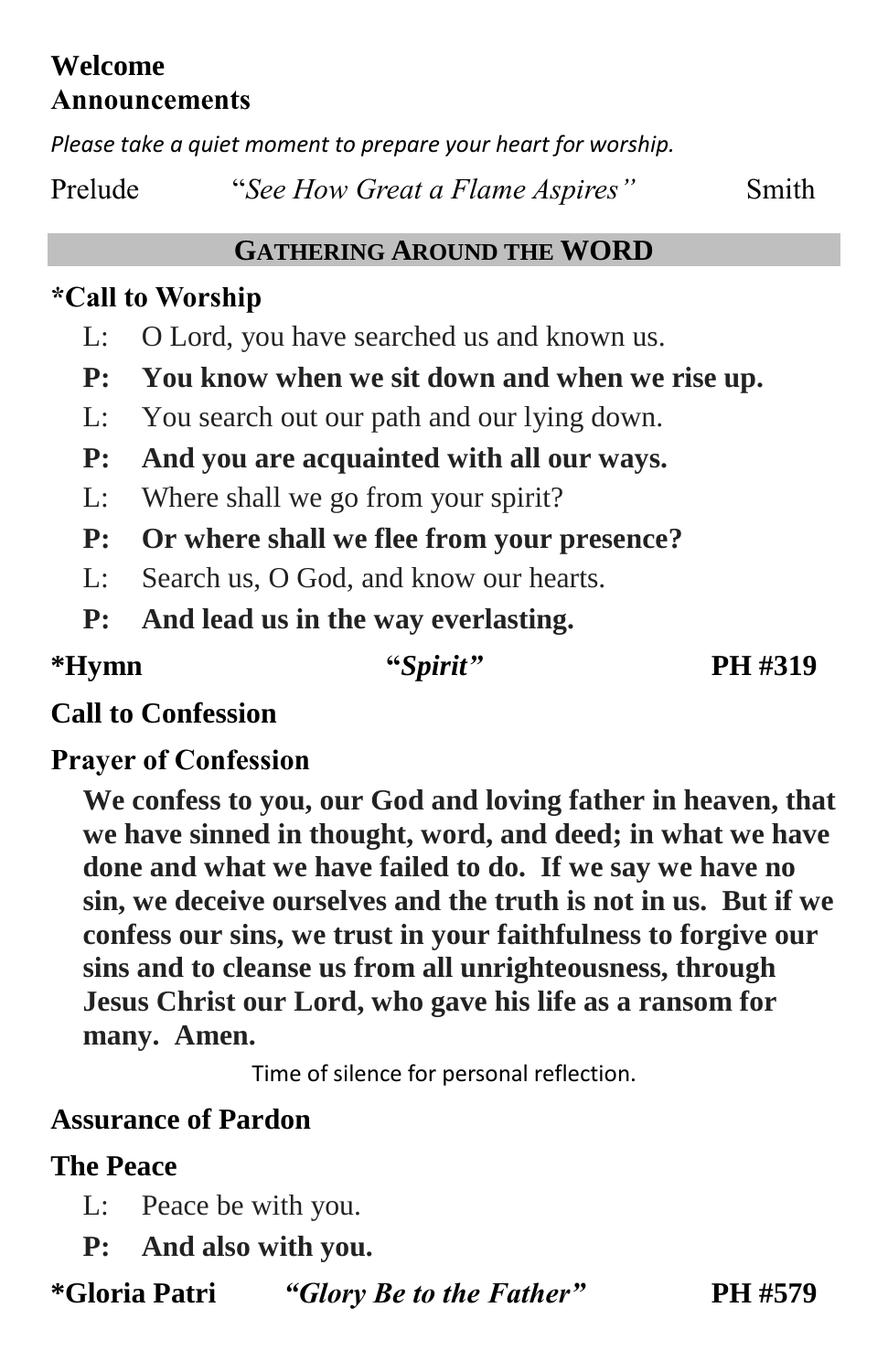#### **PROCLAIMING THE WORD**

Prayer for Illumination

Time with Young Disciples Pastor Nagel Old Testament Reading Psalm 139 New Testament Reading John 20:19-23

Sermon *"I Believe in the Holy Spirit"* Pastor Nagel

#### **RESPONDING TO THE WORD**

#### **\*Affirmation of Faith**

**I BELIEVE in God the Father Almighty, Maker of heaven and earth, And in Jesus Christ his only Son our Lord; who was conceived by the Holy Ghost, born of the Virgin Mary, suffered under Pontius Pilate, was crucified, dead, and buried; he descended into hell; the third day he rose again from the dead; he ascended into heaven, and sitteth on the right hand of God the Father Almighty; from thence he shall come to judge the quick and the dead. I believe in the Holy Ghost; the holy catholic Church; the communion of saints; the forgiveness of sins; the resurrection of the body; and the life everlasting. Amen.**

| *Hymn                        | "Breath on Me, Breath of God" | PH #316 |
|------------------------------|-------------------------------|---------|
| <b>Prayers of the People</b> |                               |         |
|                              |                               |         |

As prayers are offered:

- L: God of Mercy,
- **P: hear our prayer.**

**The Lord's Prayer** 

**Celebration of the Lord's Supper (Insert) Offering Offertory** "*Spirit of God"* Paxton **\*Doxology PH #591**